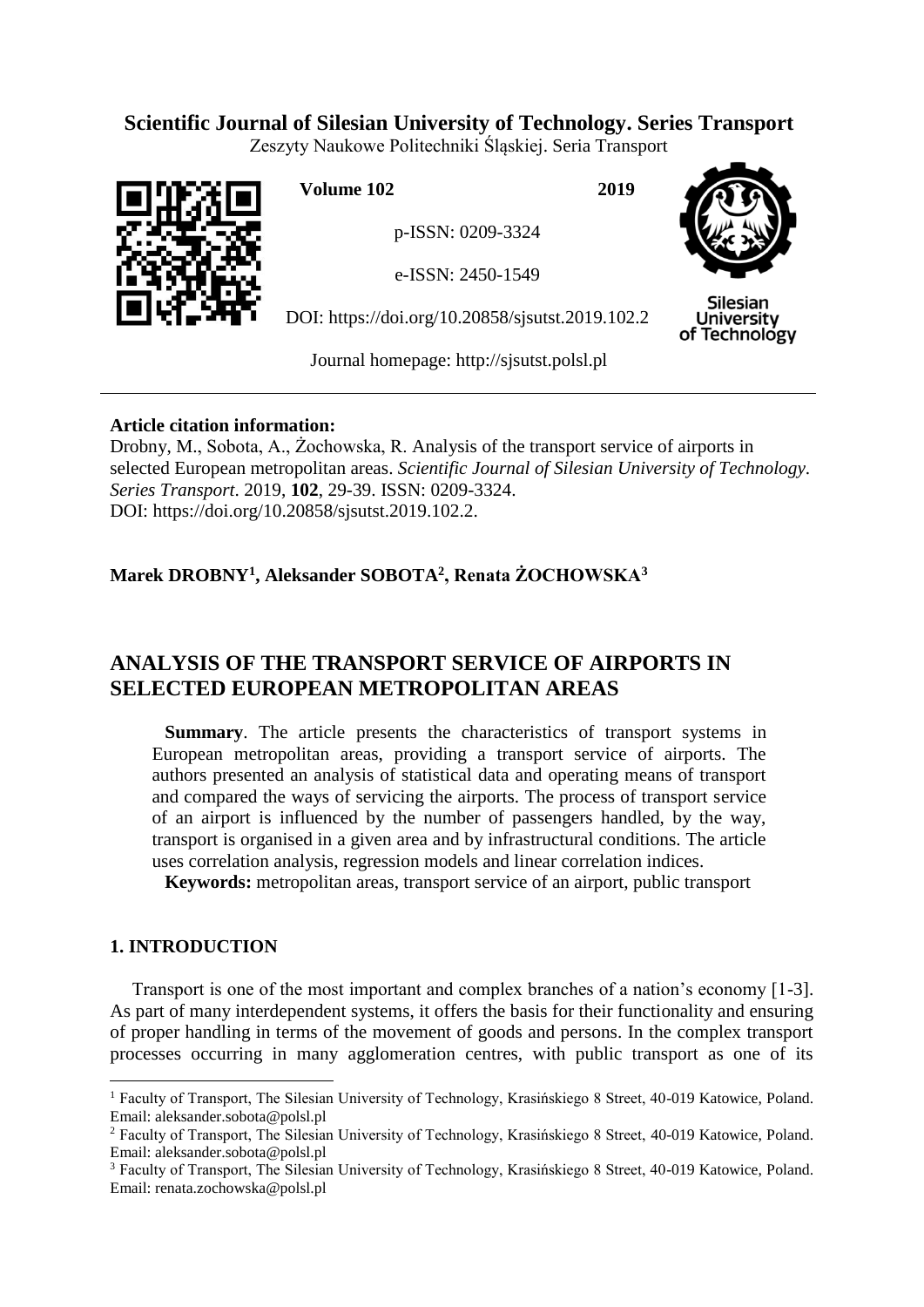branches, that is generally accessible and also ensures the possibility of the distribution of people to fixed destinations, along specific transport lines.

The dynamically developing aviation market in Europe, and the rest of the world and the increasing number of passengers served determines the need to provide efficient transportation connections between urban centres and the airports [4-6]. In most metropolitan areas, they are realised by properly functioning public transport systems. The main aim of the transport service is to provide means by which airports may be reached quickly and competitively while being an integral part of the transport system in the region. Depending on the nature of the area and the conditions of the infrastructure, transport services are provided through different modes of transport, such as buses, trams, metro and railways. The article presents the analysis of the transport service of airports in selected metropolitan areas in Europe.

#### **1. CHARACTERISTICS OF SELECTED EUROPEAN METROPOLITAN AREAS IN TERMS OF PUBLIC COLLECTIVE TRANSPORT SERVICES**

The notion of the metropolis and the metropolitan area in literature is defined in various ways. There are many types of classification of metropolitan functions, in which the term should refer not to urban areas but to centres meeting the following criteria [4]:

- be relatively large (minimum 0.5-1.0 million inhabitants).

- have significant economic potential and highly developed tertiary service sector.

be characterised by a high innovative potential (scientific and research and development units).

perform metropolitan functions, that is, central functions of a high hierarchical order of at least national scope.

- play the role of a node in the system (networks) of communication, organisational and information links and be characterised by high accessibility at various spatial scales, as well as on an international scale.

- stimulate the development of a network economy and management model.

The basic functionality of each metropolitan area is providing well-organised and functional public transport system [7-10]. Depending on the circumstances, in most cases, the role of the public transport manager in the region is played by an organiser bringing together several dozens of different carriers. The most common means of transport are city buses running on several hundred lines, as well as regional and city railway, metro and trams. Table 1 shows selected metropolitan areas in Europe, taking into account the number of population and types of public transport modes in operation. Selected European metropolitan areas were adopted for the study according to the following criteria:

- metropolitan areas with the largest airports by number of passengers served.
- metropolitan areas where more airports operate, some of them have been adopted.
- only the operation of airports by public transport is taken into account.
- Polish airports are not included.

The purpose of collecting the data presented in Table 1 was to identify the relationships between the potential of a given area expressed by the population of residents and the transport offer for this area expressed by the number of lines of particular transport systems.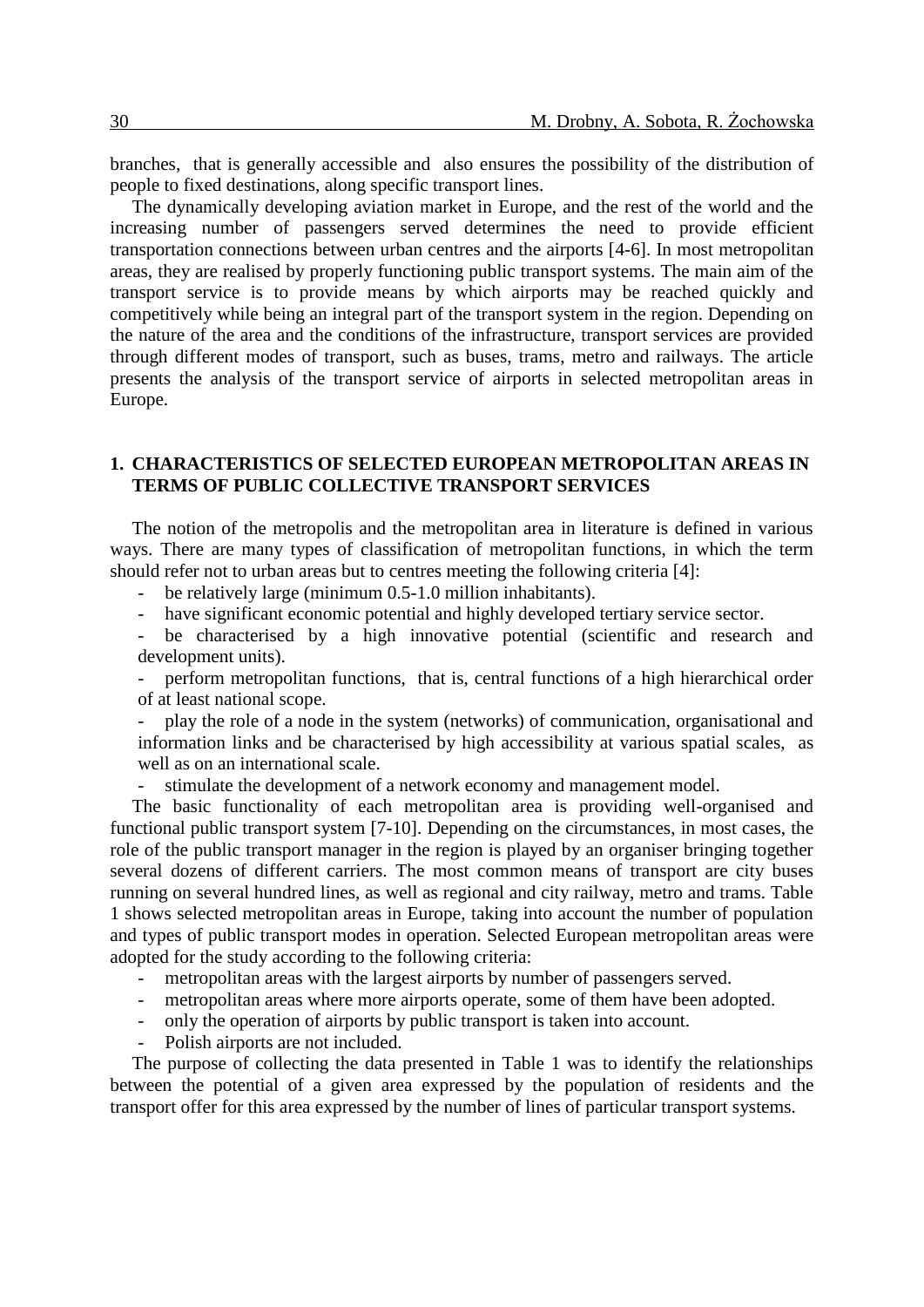Tab. 1

| Population and number of lines in selected metropolitan areas. |                   |              |                                          |                 |                |                |                |
|----------------------------------------------------------------|-------------------|--------------|------------------------------------------|-----------------|----------------|----------------|----------------|
|                                                                |                   | Population   | Mode of transportation - number of lines |                 |                |                |                |
| Country                                                        | Metropolis        | metropolitan | <b>Bus</b>                               | Train           |                |                |                |
|                                                                |                   | areas        |                                          |                 | Metro          | Tram           | Trolley        |
| France                                                         | Paris             | 10,950,000   | 1480                                     | 13              | 16             | 9              |                |
| <b>United Kingdom</b>                                          | London            | 10,470,000   | 673                                      | 16              | 11             |                |                |
| Germany                                                        | Ruhr              | 6,670,000    | 811                                      | 50              | 23             | 44             | 6              |
| Spain                                                          | Madrid            | 6,310000     | 643                                      | 9               | 13             | $\overline{4}$ |                |
| Italy                                                          | Milan             | 5,280,000    | 297                                      | 12              | $\overline{4}$ | 17             | $\overline{4}$ |
| Spain                                                          | <b>Barcelona</b>  | 4,790,000    | 683                                      | 11              | 11             | 6              |                |
| Germany                                                        | Berlin            | 4,105,000    | 872                                      | 62              | 10             | 47             |                |
| Italy                                                          | Rome              | 3,950,000    | 338                                      | 11              | 3              | 6              | 1              |
| Greece                                                         | Athens            | 3,475,000    | 35                                       | 5               | $\overline{3}$ | 3              | 19             |
| Portugal                                                       | Lisbon            | 2,700,000    | 146                                      | 9               | $\overline{4}$ | 5              |                |
| <b>United Kingdom</b>                                          | Manchester        | 2,685,000    | 638                                      | 26              |                | $\overline{7}$ |                |
| Hungary                                                        | <b>Budapest</b>   | 2,500,000    | 245                                      | 6               | $\overline{4}$ | 35             | 16             |
| <b>Czech Republic</b>                                          | Prague            | 2,300,000    | 310                                      | 36              | 3              | 30             |                |
| Belgium                                                        | <b>Brussels</b>   | 2,120,000    | 60                                       | 21              | $\overline{4}$ | 18             |                |
| Germany                                                        | Hamburg           | 2,105,000    | 613                                      | 28              | 8              |                |                |
| Germany                                                        | Munich            | 2,025,000    | 301                                      | 24              | $\overline{8}$ | 13             |                |
| Germany                                                        | Frankfurt         | 1,950,000    | 334                                      | 55              | 9              | 9              |                |
| Austria                                                        | Vienna            | 1,785,000    | 127                                      | $\overline{4}$  | 5              | 29             |                |
| Netherlands                                                    | Amsterdam         | 1,650,000    | 957                                      | 22              | $\overline{4}$ | 17             |                |
| Sweden                                                         | Stockholm         | 1,565,000    | 456                                      | $\overline{3}$  | $\overline{7}$ | 9              |                |
| Denmark                                                        | Copenhagen        | 1,290,000    | 470                                      | 25              | $\overline{2}$ |                |                |
| Finland                                                        | Helsinki          | 1,280,000    | 503                                      | 70              | 24             | 13             |                |
| Ireland                                                        | Dublin            | 1,158,000    | 122                                      | 17              | $\mathbf{1}$   | 31             |                |
| Spain                                                          | Malaga            | 725,000      | 80                                       | $\overline{2}$  | $\overline{2}$ |                |                |
| Switzerland                                                    | Zürich            | 620,404      | 60                                       | $\overline{27}$ |                | 15             | 6              |
| Spain                                                          | Palma de Mallorca | 550,000      | 103                                      | $\overline{3}$  | $\overline{2}$ |                |                |

Population and number of lines in selected metropolitan areas.

Figure 1 shows the number of population in selected metropolitan areas. It is observed that metropolises located almost all over Europe were selected for the analysis. Moreover, the focus was on the most important urban centres of a given country. The analysis of the population of the inhabitants in the considered areas indicates that the largest of them are located in north-western Europe (Germany, France and, Great Britain). The metropolitan areas of southern and central-eastern Europe are less populated

Figure 2 shows the dependence of the population and the means of transport lines in selected metropolitan areas. Figures 3 and 4 present the number of lines and the share of the mode of transportation in selected metropolitan areas.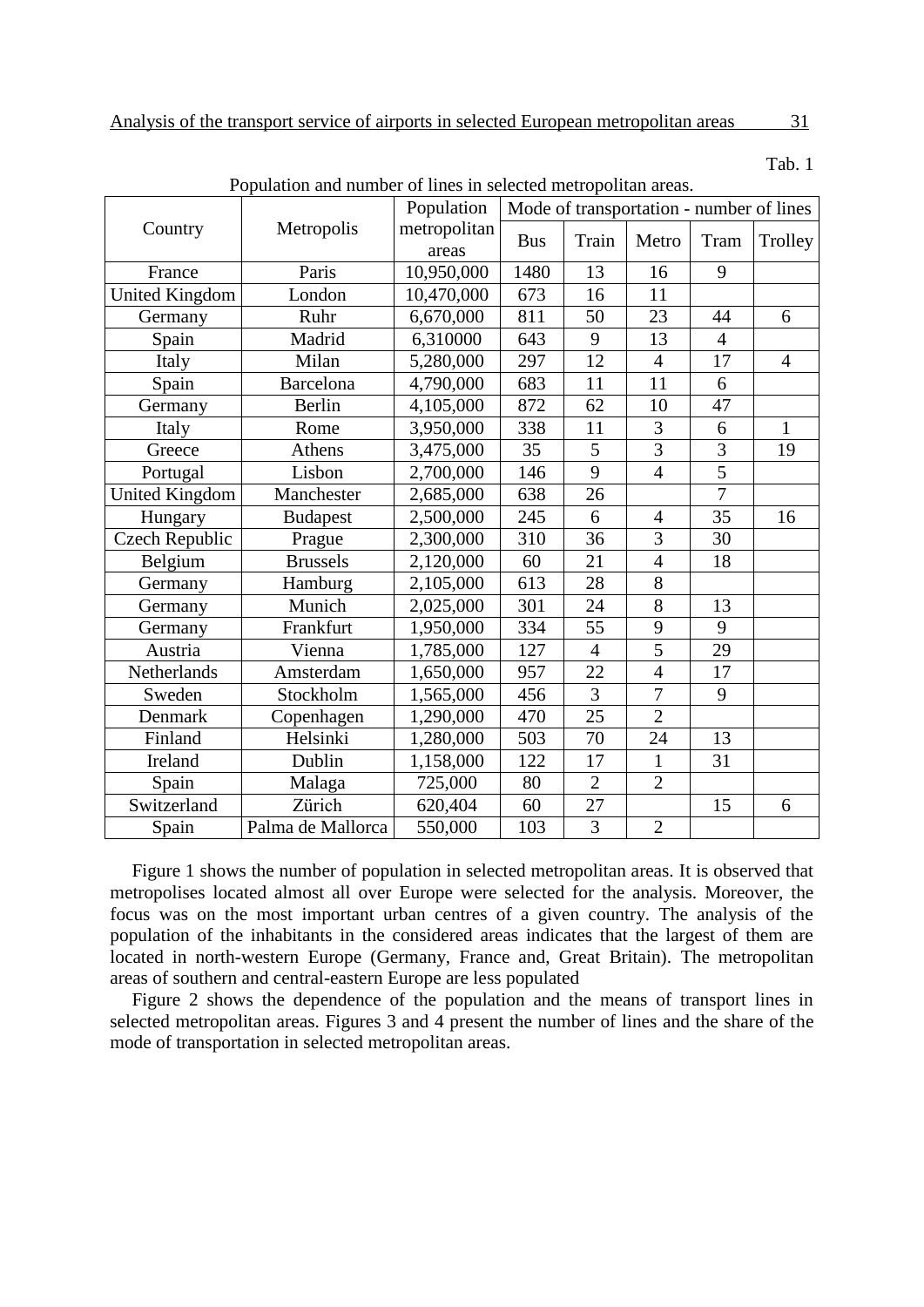

Fig. 1. Number of the population in selected metropolitan areas



Fig. 2. Population and means of transport lines in selected metropolitan areas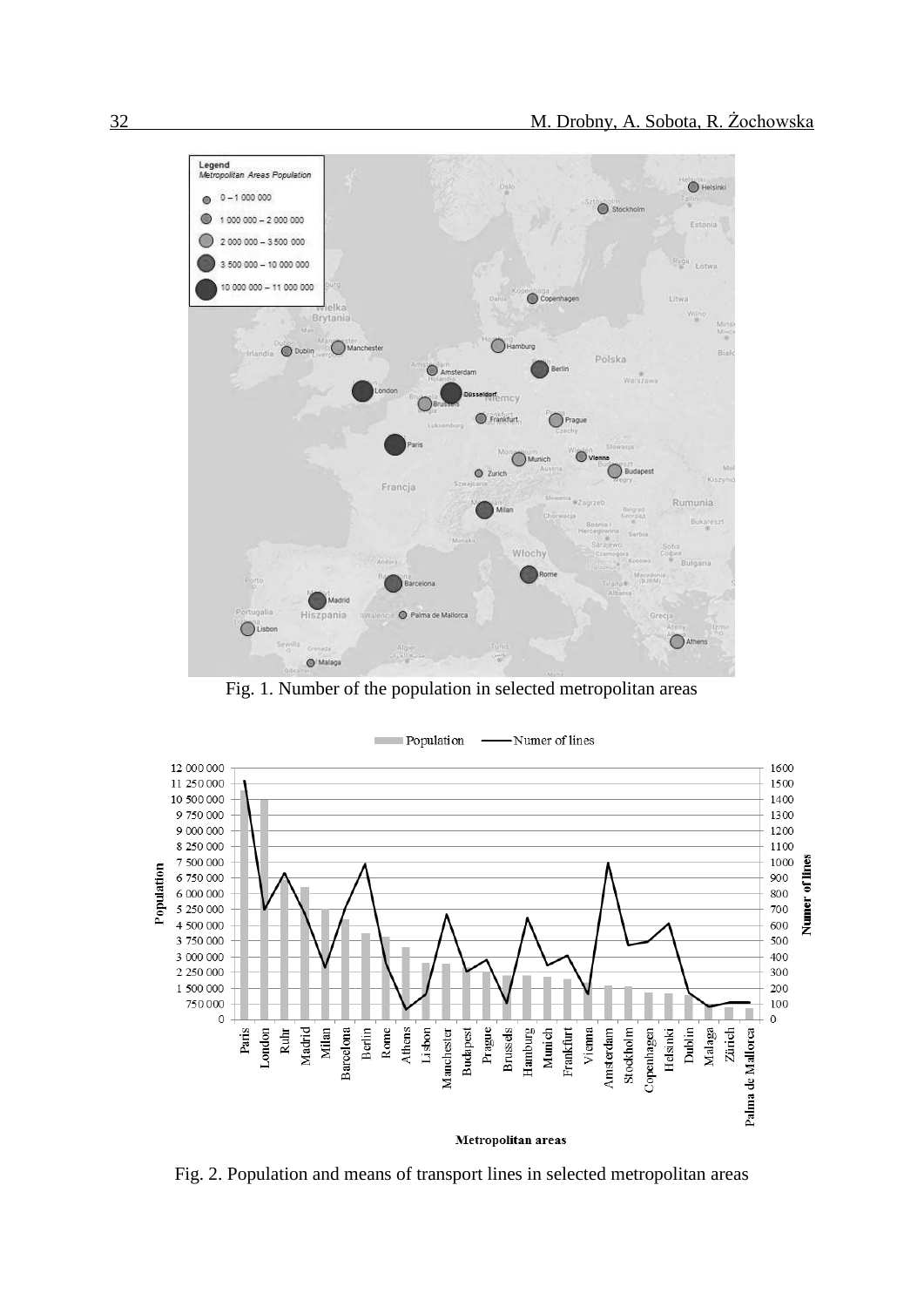

 $\blacksquare$  Bus  $\blacksquare$  Train  $\blacksquare$  Metro  $\blacksquare$  Tram  $\blacksquare$  Trolley

Fig. 3. Mode of transportation and number of lines in selected metropolitan areas



Metropolitan areas Fig. 4. Share of mode of transportation in selected metropolitan areas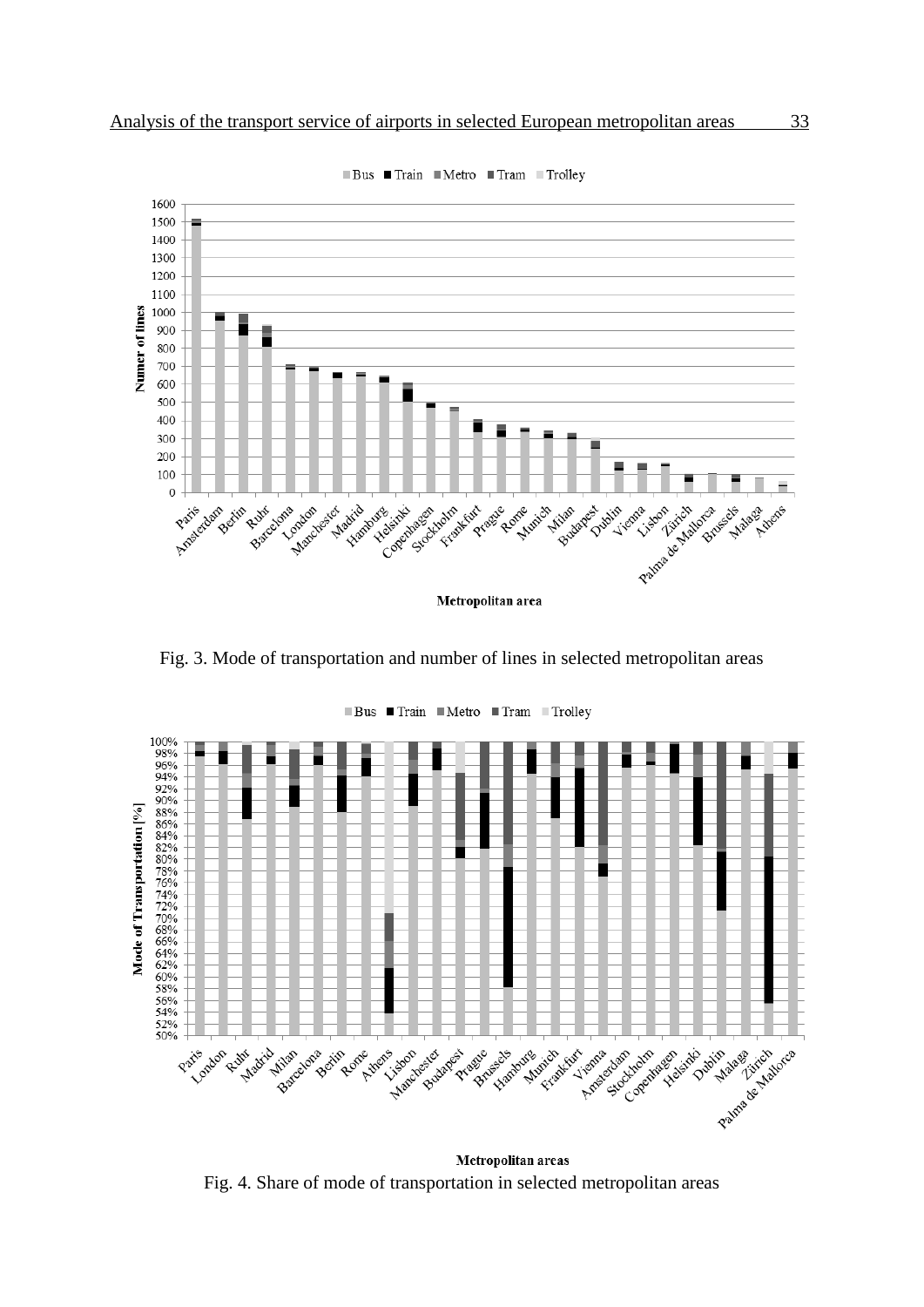Presentation of data summarised in Table 1 and Figures 2 to 4 gives a full picture of the transport offers in all metropolises. Considering the data presented in Figure 1, it is not possible to clearly state what the relationship between the inhabitant population and the number of public transport lines.

The largest number of public transport lines exist in Paris. This metropolis is also characterised with the largest population. About 1,000 lines serve Berlin and Amsterdam. At the same time, the second metropolis is characterised with more than half a smaller population. The smallest number of public transport lines was recorded in Athens, Brussels and Malaga. However, the population of Athens is about 1,000,000 more than Brussels and over 2,500,000 more than Malaga.

The analysis of the data presented in Figure 2 indicates that buses are the mode of transport most often used in metropolitan transport services. This is obviously natural because this means of transport is characterised by the greatest accessibility. However, there are metropolises, where the share of other transport means other than buses are high. This is particularly true for Athens, Brussels and Zurich. In the first metropolis, the share in question is about 46%, of which the trolleybuses are the most. In Zurich, it is around 44% of which the largest number of public transport lines offers a train, similar to Brussels, where the number of railway and tram lines are at a similar level.

## **2. THE TRANSPORT SERVICE OF AIRPORTS IN SELECTED EUROPEAN METROPOLITAN AREAS**

The airports are the integral parts of most European metropolitan areas. An important element of their proper function is the adaptation of transport services with the main urban centres of the metropolis.

Figure 5 shows the number of passengers served in 2017 in selected European airports.

Table 2 shows selected metropolitan areas with the airports serving them, the number of passengers served in 2017 and the modes of transport enabling the connection. In the table the following abbreviations are used for means of transport:  $B - Bus$ ,  $T - Train$ ,  $M - Metro$ . Tram connections are not included as only two airports have this mode of transportation.

Tab. 2

|                    | Science Laropean aliports with a mode of public transport connections.<br>Metropolis | Airport          |                 |                |                                                                                  |   |
|--------------------|--------------------------------------------------------------------------------------|------------------|-----------------|----------------|----------------------------------------------------------------------------------|---|
| Country            |                                                                                      |                  | <b>PAX 2017</b> | transportation |                                                                                  |   |
|                    |                                                                                      | <b>IATA Code</b> |                 | B              | Mode of<br>✓<br>$\checkmark$<br>$\checkmark$<br>$\checkmark$<br>✓<br>✓<br>✓<br>✓ | M |
| United Kingdom     | London                                                                               | <b>LHR</b>       | 78 013 771      |                |                                                                                  |   |
| France             | Paris                                                                                | <b>CDG</b>       | 69 473 157      |                |                                                                                  |   |
| <b>Netherlands</b> | Amsterdam                                                                            | <b>AMS</b>       | 68 515 425      | $\checkmark$   |                                                                                  |   |
| Germany            | Frankfurt                                                                            | <b>FRA</b>       | 64 500 386      | $\checkmark$   |                                                                                  |   |
| Spain              | Madrid                                                                               | <b>MAD</b>       | 53 388 044      | ✓              |                                                                                  |   |
| Spain              | Barcelona                                                                            | <b>BCN</b>       | 47 262 826      |                |                                                                                  |   |
| Germany            | Munich                                                                               | <b>MUC</b>       | 44 577 241      |                |                                                                                  |   |
| Italy              | Rome                                                                                 | <b>FCO</b>       | 40 968 756      |                |                                                                                  |   |
| Ireland            | Dublin                                                                               | <b>DUB</b>       | 29 582 468      | $\checkmark$   |                                                                                  |   |
| Switzerland        | Zürich                                                                               | <b>ZRH</b>       | 29 345 153      |                | $\checkmark$                                                                     |   |

Selected European airports with a mode of public transport connections.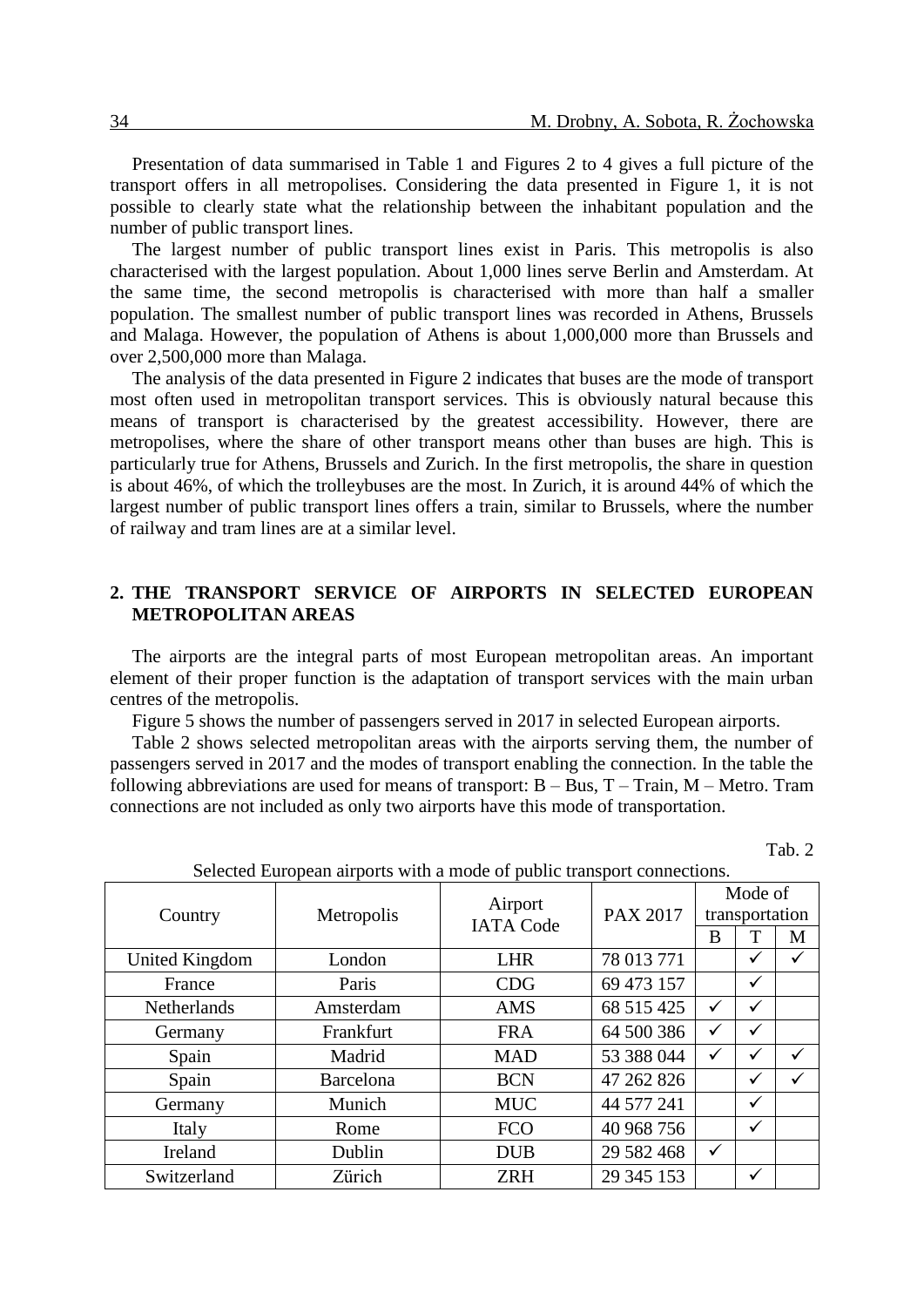|  |  | Analysis of the transport service of airports in selected European metropolitan areas |  |
|--|--|---------------------------------------------------------------------------------------|--|
|  |  |                                                                                       |  |

| Denmark        | Copenhagen        | <b>CPH</b> | 29 134 235 | ✓            | ✓            |              |
|----------------|-------------------|------------|------------|--------------|--------------|--------------|
| Spain          | Palma de Mallorca | <b>PMI</b> | 27 968 521 | ✓            |              |              |
| United Kingdom | Manchester        | <b>MAN</b> | 27 901 040 | $\checkmark$ | $\checkmark$ |              |
| Sweden         | Stockholm         | <b>ARN</b> | 26 683 732 |              | $\checkmark$ |              |
| Portugal       | Lisbon            | <b>LIS</b> | 26 663 385 | $\checkmark$ |              | $\checkmark$ |
| Belgium        | <b>Brussels</b>   | <b>BRU</b> | 24 751 493 | ✓            | ✓            |              |
| Germany        | Ruhr              | <b>DUS</b> | 24 640 564 | $\checkmark$ | $\checkmark$ |              |
| Austria        | Vienna            | <b>VIE</b> | 24 392 705 |              | ✓            |              |
| Italy          | Milan             | <b>MXP</b> | 22 160 090 |              | $\checkmark$ |              |
| Greece         | Athens            | <b>ATH</b> | 21 705 312 | $\checkmark$ | ✓            | $\checkmark$ |
| Germany        | Berlin            | <b>TXL</b> | 20 459 995 | $\checkmark$ |              |              |
| Finland        | Helsinki          | <b>HEL</b> | 18 892 386 | $\checkmark$ | ✓            |              |
| Spain          | Malaga            | <b>AGP</b> | 18 628 876 | $\checkmark$ | $\checkmark$ |              |
| Germany        | Hamburg           | <b>HAM</b> | 17 616 455 | $\checkmark$ |              |              |
| Czech Republic | Prague            | <b>PRG</b> | 15 415 001 | $\checkmark$ |              |              |
| Hungary        | <b>Budapest</b>   | <b>BUD</b> | 13 097 239 | $\checkmark$ |              |              |



Fig. 5. Number of passengers in selected European airports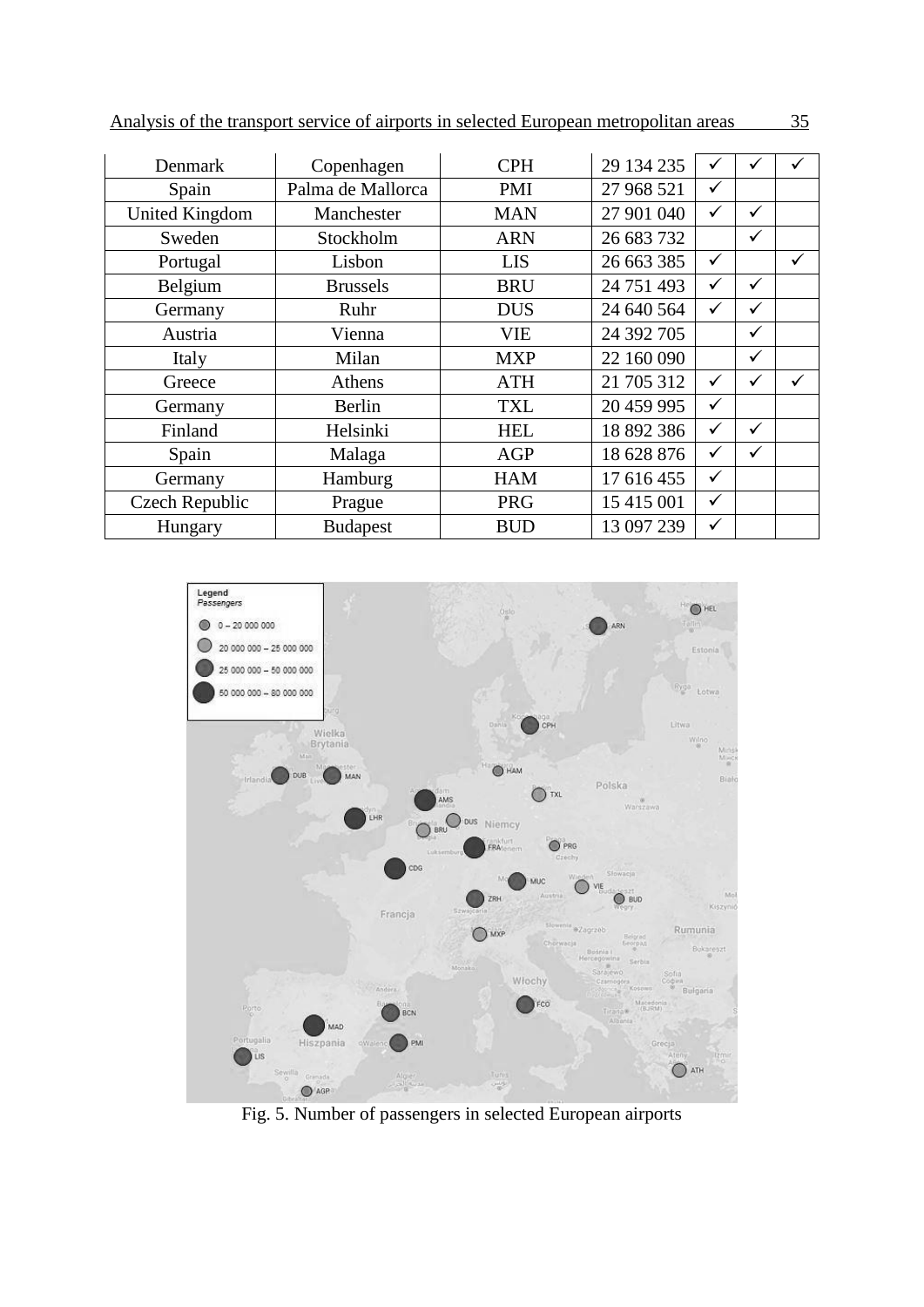The train is used 19 times in the transport service presented in Table 2 of airports, bus 17 times and metro - 6. Thirteen airports are served by one means of transport, including 7 using railways. Thirteen airports use at least 2 means of transport. In this second set, 10 airports are served by 2 means of transport (mostly by train and bus). Three airports use bus, train and metro for transport.

#### **3. THE ANALYSIS OF CORRELATION**

In order to analyse the transport service of airports in selected European metropolitan areas, the Pearson correlation coefficient method was applied. The coefficient allows to determining the level of linear dependence between random variables. The application of the method allowed to determine the relationships between the number of passengers served at selected airports and the population of selected European metropolitan areas. Next, the relationship between the number of passengers served at selected airports and the number of journeys of particular means of transport serving these airports were determined. Figure 6 shows the relationship between the number of passengers and the population of selected European metropolitan areas.

Figures 7, 8 and 9 show the relationship between the number of passengers and the different modes of transport serving airports.

Figure 6 shows the relationship between the number of inhabitants and the number of passengers served at the airports. It may be seen that the larger the number of inhabitants, the more passengers the airports have to serve. However, the correlation between these variables is not very strong. Therefore, there are other factors affecting the number of passengers served. It seems that it may be terminal capacity, the nature of the area in which the airport operates (economic, tourist) and others. The study of these dependencies will constitute the basis for future research.



Fig. 6. Relationship between the number of passengers and population in selected metropolitan areas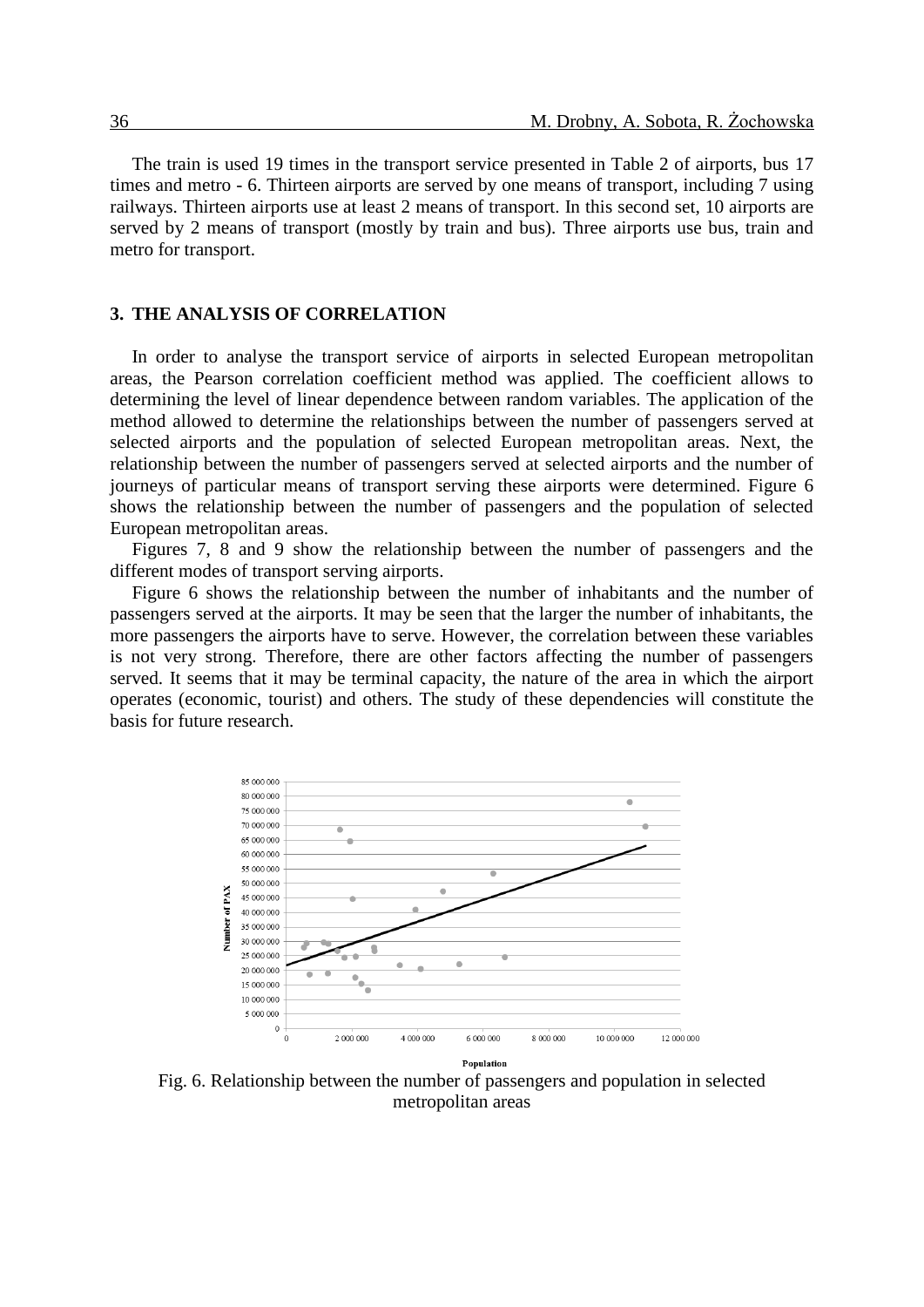

Fig. 7. Relationship between the number of passengers and number of bus lines



Fig. 8. Relationship between the number of passengers and number of train lines



Fig. 9. Relationship between the number of passengers and number of metro lines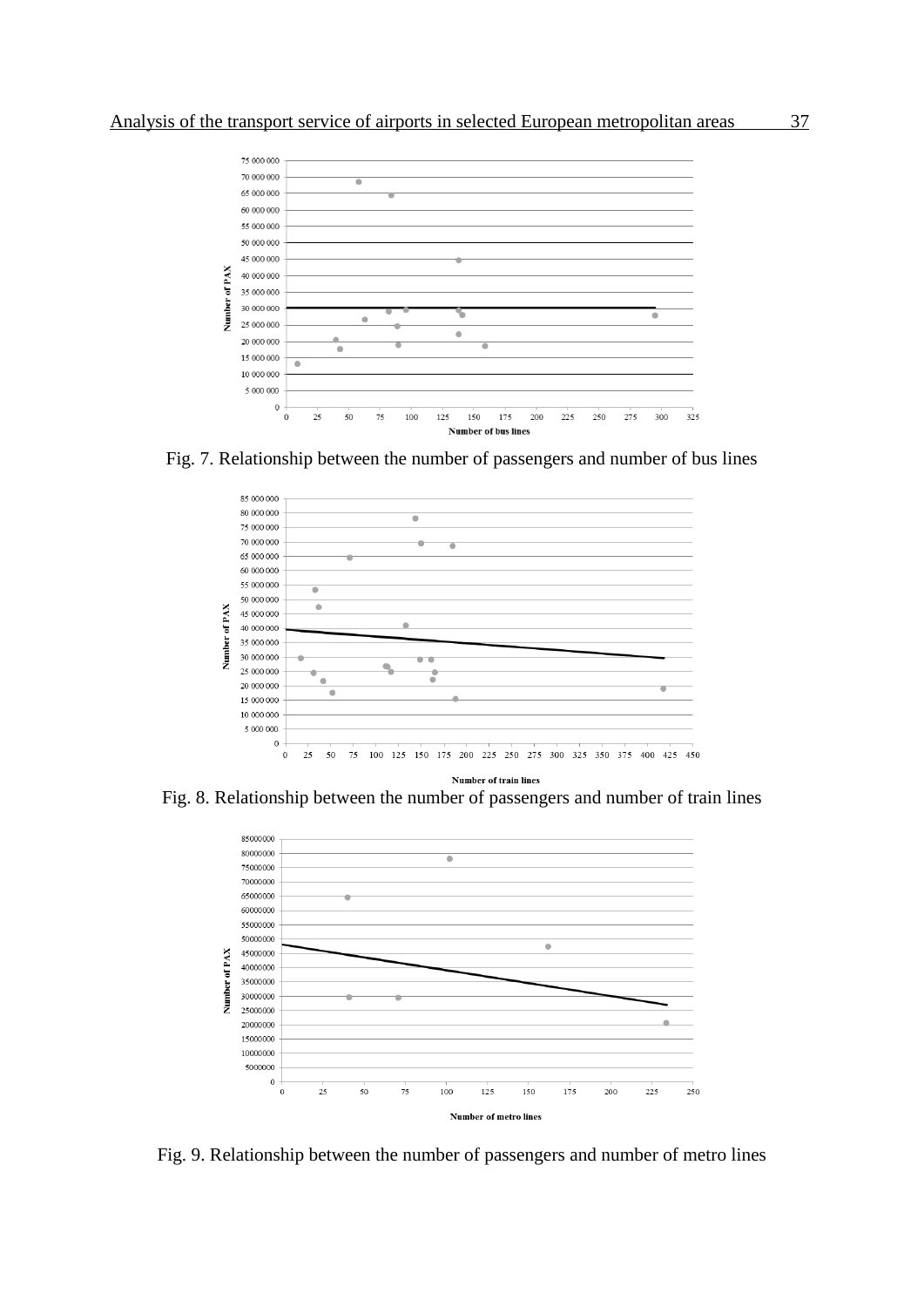The data presented in Figures 7, 8 and 9 are the confirmation of the earlier thesis on the difficulty in determining the nature of the relationship between the population of residents and the number of public transport line. The analysis of the relationships showed the following dependencies:

- correlation between PAX and population ( $R^2 = 0.560$ ) is moderate and positive.
- correlation between PAX and bus lines ( $R^2 = 0.001$ ) is weak and positive.
- correlation between PAX and train lines  $(R^2 = 0.106)$  is weak and negative.
- correlation between PAX and metro lines ( $R^2 = 0.436$ ) is moderate and negative.

#### **4. CONCLUSIONS**

The article presents the results of the analysis regarding the transport service of selected airports in Europe. The results of the analysis indicate that it is different and this is shown in Table 2. It is also difficult to find a relationship between the number of passengers served and the number or type of transport means used to operate airports.

The bus offers the richest transport offer in terms of the number of lines serving the given airport. In each of the analysed airports, at least 50% of the courses are served by this means of transport.

The analysis of the relationship between the number of passengers served and the number of lines of a given means of transport indicates that these variables are not correlated. This is confirmed by Figures 7, 8 and 9. Therefore, the selection of the transport means to operate in an airport depends on factors other than the number of passengers served. It seems that they may be spatial management (the distance of the airport from the centre), available transport resources in a given area and others. This probe will be the area for further research.

#### **References**

- 1. Koźlak A. 2011. "Perspektywy włączenia transportu kolejowego w obsługę portów lotniczych w Polsce". [In Polish: "Perspectives of airport rail links in Poland"]. *Logistyka* 6: 4279-4290.
- 2. Nielsen O.A., J.B. Ingvardson. 2018. **"**How urban density, network topology and socioeconomy influence public transport ridership: Empirical evidence from 48 European metropolitan area"*. Journal of Transport Geography* 72: 50-63.
- 3. Sobota A., R. Zochowska, E. Szczepanski, et al. 2018. "The influence of tram tracks on car vehicle speed and noise emission at four-approach intersections located on multilane arteries in cities". *Journal of Vibroengineering* 20(6): 2453-2468.
- 4. Markowski T., T. Marszał. 2006. *Metropolie*, *Obszary metropolitalne, metropolizacja. Problemy i pojęcia podstawowe.* [In Polish: *Metropolises, Metropolitan areas, metropolization. Basic problems and concepts*]. PAN: Warsaw.
- 5. Ilnicki D. 2003. "Miasta polskie jako potencjalne metropolie o znaczeniu kontynentalnym (próba identyfikacji)". [In Polish: "Polish cities as potential metropolises of continental importance (identification attempt)"]. In: Jażdżewska I. (ed.). *Funkcje metropolitalne i ich rola w organizacji przestrzeni.* [In Polish: *Metropolitan functions and their role in the organisation of space*]. University of Łódź: Łódź.